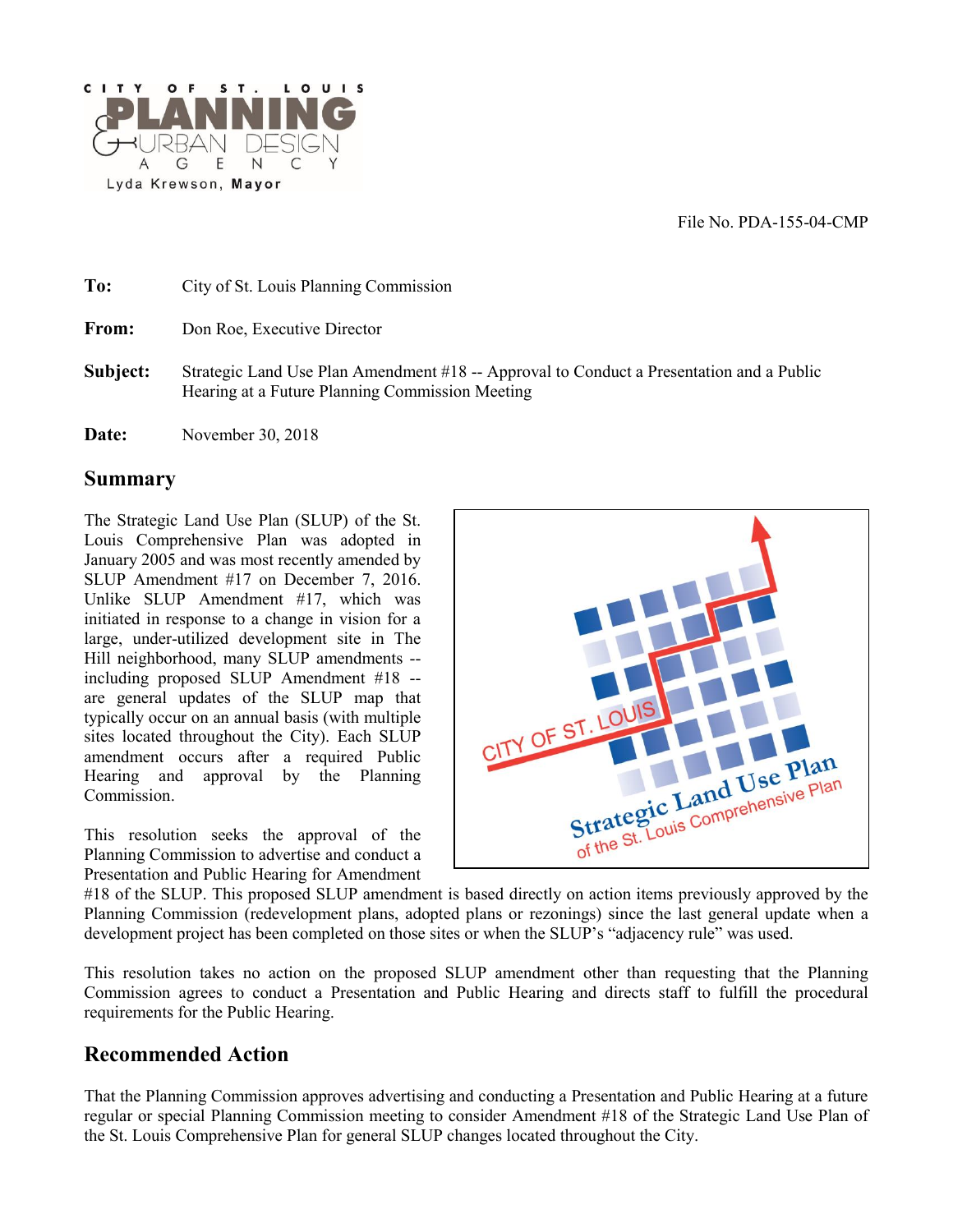## **1.0 Background**

- Ordinance 64687 requires that an amendment to the City's Comprehensive Plan be preceded by at least one Public Hearing, and that the advertising (public notice) for the Public Hearing be published in a daily newspaper of general circulation in the City and in The City Journal at least 20 days in advance of the Public Hearing. The Planning Commission has conducted Presentations and Public Hearings in a variety of locales, and as stand-alone events or simply as part of a regular Planning Commission meeting. We are proposing that the Presentation and Public Hearing be included as part of an upcoming regular or special Planning Commission meeting at 1520 Market St. (It will likely be held at the January 2019 Planning Commission meeting.)
- At that time, a Presentation will be made regarding proposed SLUP Amendment #18, a Public Hearing will be conducted, and the SLUP amendment resolution will be presented to the Planning Commission for its review and action.
- The proposed SLUP changes will be consolidated into one amendment, but will include multiple sites located throughout the City on the SLUP map. This proposed amendment is not intended as a complete review of the entire SLUP map. Rather, the proposed SLUP changes in SLUP Amendment #18 are based directly on action items previously approved by the Planning Commission (redevelopment plans, adopted plans or rezonings) since the last general update when a development project has been completed on those sites or when the SLUP's "adjacency rule" was used. (The last general update occurred as part of SLUP Amendment #16 – Part 1, which was approved by the Planning Commission on April 6, 2016.)
- The list of proposed SLUP changes is currently being prepared. The list, and corresponding maps, will include the specific sites, existing and proposed Strategic Land Use Categories, and development projects of the proposed SLUP changes. The list will be included in the resolution to be submitted to the Planning Commission and will be presented as part of the Presentation and Public Hearing. The Planning Commission may elect to vote on the adoption (approval) of SLUP Amendment #18 at the same meeting as the Presentation and Public Hearing or at a future meeting. Unlike most Planning Commission actions - - where the Planning Commission is making its recommendation to the Board of Aldermen -- the power to amend the SLUP rests solely with the Planning Commission.

# **2.0 Public Input**

Creating an opportunity for public input before the Planning Commission regarding proposed SLUP Amendment #18 is the purpose of this resolution.

## **Requested Action**

That the Planning Commission approves advertising and conducting a Presentation and Public Hearing at a future regular or special Planning Commission meeting to consider Amendment #18 of the Strategic Land Use Plan of the St. Louis Comprehensive Plan for general SLUP changes located throughout the City.

### NOW, THEREFORE, BE IT RESOLVED BY THE CITY OF ST. LOUIS PLANNING COMMISSION AS FOLLOWS: